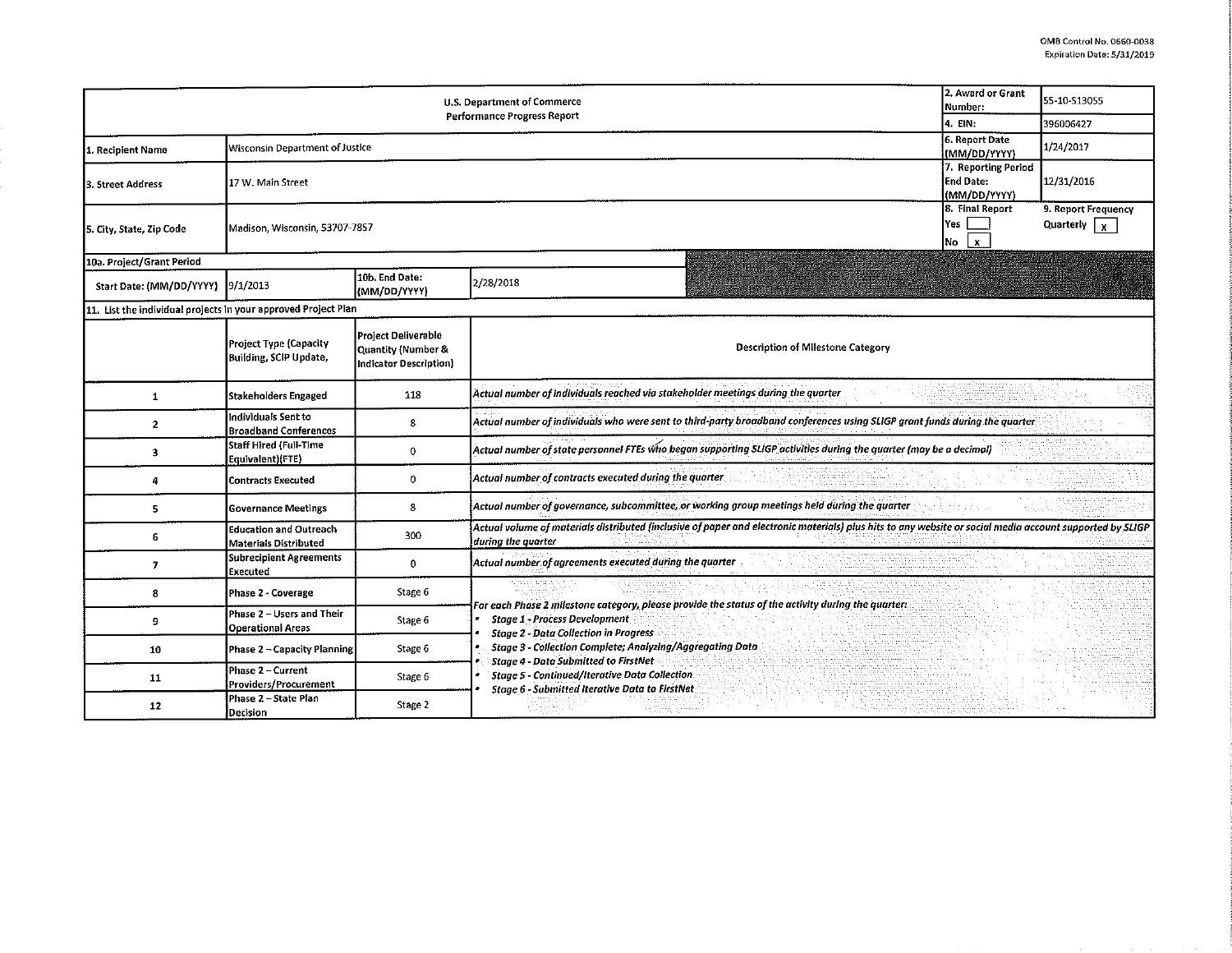11a. Describe your progress meeting each major activity/milestone approved in the Baseline Report for this project; any challenges or obstacles encountered and mitigation strategies you have employed; planned major activit next quarter; and any additional project milestones or information,

Stakeholder and Broadband Conferences: 118 public safety personnel were reached throughout the State with regional meetings in this reporting period. The RIC's were able to present updates on the progress of FirstNet and a work with stakeholders to identify requirements and needs for their regions. The Wisconsin Department of Justice staff attended three conferences in this reporting period. The conferences attended were the APCO Emerging Te Forum, FirstNet SPOC Meeting, and the BSSA Communications Summit. A speaking session and outreach materials were distributed at the BSSA Communications Summit.

Governance Meetings: During this reporting period, eight governance meetings were held throughout the State which were also used for education and outreach on FirstNet and the Wisconsin Public Safety Broadband project. The meetings include the Northeast Regional SCIP Implementation Council, Northwest Regional SCIP Implementation Council, West Central Regional SCIP Implementation Council, Southeast Regional SCIP Implementation Council, East C Regional SCIP Implementation Council, Southwest Regional SCIP Implementation Council, Nationwide Public Safety Broadband Subcommittee, and the Interoperability Council.

Staff Hires and Other Activities: The DOJ staff and RICs participated in the following other activities during this reporting period: Region V Teleconferences, DOA/DOR Meeting with Tribal Elders, NPSTC MCV over LTE, Meetin TJ Kennedy, SLIGP Webinar, NPSTC EMS WG FirstNet in Rural Areas, Broadband Emerging Technologies Workgroup Teleconference, call with NTIA, Governance Assessment Meetings, Western States FirstNet Calls, Tribal Outreach Plan FirstNet Board Meeting, and weekly WiPSB Meetings,

Planned Major Activities: In the next quarter the state will continue to work with the state planning working group to prepare for the state plan decision process and the delivery of the draft state plan.

11b. If the project team anticipates requesting any changes to the approved Baseline Report in the next quarter, describe those below. Note that any substantive changes to the Baseline Report must be approved by the Depart Commerce before implementation.

11c. Provide any other information that would be useful to NTIA as it assesses this project's progress.

Our team has continued to publish monthly newsletters which are posted on our website https://wipsb.wisconsin.gov. We are also continuing engagement with executives in the state to ensure those who work closely with the Go updated on the progress of FirstNet. We are still working on defining exactly what the process will look like when the draft state plan is delivered.

The Subcontracts total ln table 13a does not currently equal the Subcontracts Total in 14f as a budget modification has not yet been approved to reallocate additional funds into the Subcontracts category.

11d. Describe any success stories or best practices you have identified. Please be as specific as possible.

Our project team has successfully kicked off our Technical and Operations State Plan Working Groups. Through our contact list and outreach at various events, we were able to get 26 participants on the Technical Working Gro participants on the Operations Working Group. We plan to have weekly meetings until we fee! adequately prepared to assess the FirstNet State Plan and ready to make a recommendation to the Governor.

12. Personnel

12a. If the project is not fully staffed, describe how any lack of staffing may impact the project's time line and when the project will be fully staffed.

The project is fully staffed.

|                                      |                              | 12b. Staffing Table - Please include all staff that have contributed time to the project. Please do not remove individuals from this table. |                      |  |
|--------------------------------------|------------------------------|---------------------------------------------------------------------------------------------------------------------------------------------|----------------------|--|
| Job Title                            | Project (s) Assigned<br>FTE% |                                                                                                                                             |                      |  |
| Program and Policy Analyst 1         | 0.5                          | Provides administrative support relating to grant management, governance meetings, outreach activities, and fulfill program requirements.   |                      |  |
| Program and Policy Analyst 2         | 0.5                          | Provides administrative support relating to grant management, governance meetings, outreach activities, and fulfill program requirements.   |                      |  |
| Justice Program Supervisor<br>(SWIC) | 0.5                          | Overall program oversight.                                                                                                                  |                      |  |
| Grants Specialist 1                  | 0.1                          | Provides financial balances, completes Financial Status Report (FSR), completes travel reimbursement and pays general costs.                |                      |  |
| Grants Specialist 2                  |                              | Completes travel reimbursement and pays general costs.                                                                                      | l Will remain vacant |  |
| Financial Officer                    |                              | Provides financial oversight for the federal award.                                                                                         | IWill remain vacant  |  |
| <b>LTE</b>                           |                              | Provides program support for day to day work and meetings.                                                                                  | Will remain vacant   |  |